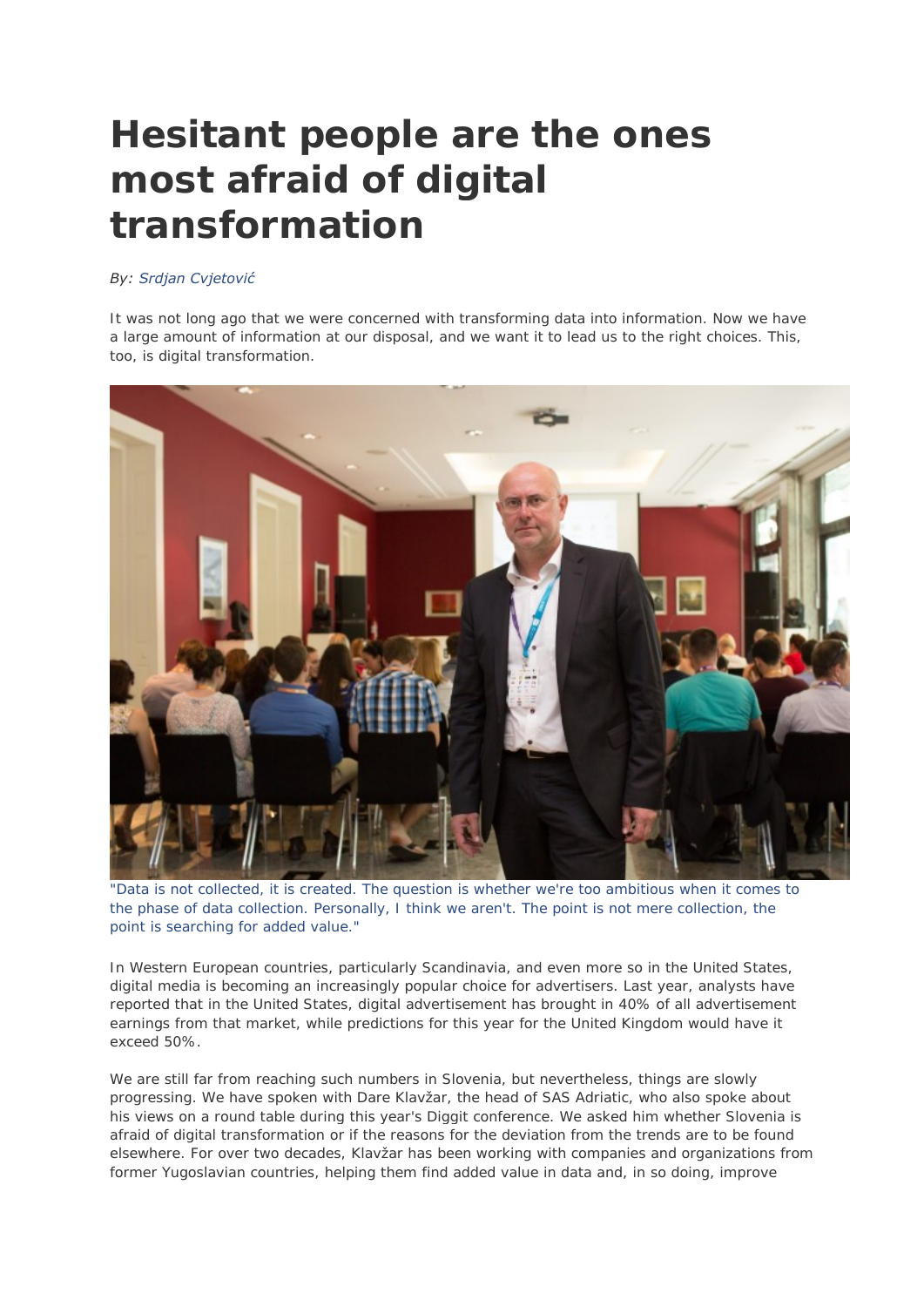their business.

### **The very basis for performing digital transformation is having a large amount of data. But is all the data that is collected in this way really necessary and relevant?**

The data is not collected, it is created. The question is whether we're too ambitious when collecting it. Personally, I think we aren't. The point is not mere collection, the point is searching for added value. There's a lot of talk about Big Data, but personally I would rather talk about Big Analytics.

#### **This stream of data that is being created and processed also contains personal data, which can be abused. How would you address these concerns?**

All relationships are based on mutual trust. Even in the non-digital world, my feelings about a business relationship were good if the relationship was personal. In the digital sphere, this immediate personal contact has been lost, and now we're trying to rediscover it, to find a way to re-establish it. Once we achieve the same level of mutual trust that we are used to from the nondigital world, all such concerns about data abuse in the digital world will disappear.



"20 years ago, the concern was how to get to data and information. Right now, the amount of data is much larger, both in variety and in sheer quantity, wealth of sources and interconnection. But the goal remains the same: find the right information to get to the right conclusions at the right time.'."

#### **How can we achieve that?**

By giving the user full control at all times concerning when, how and where his data is being collected and used.

**You said that Big Analytics is a more appropriate term than the more widely accepted Big Data. Why?**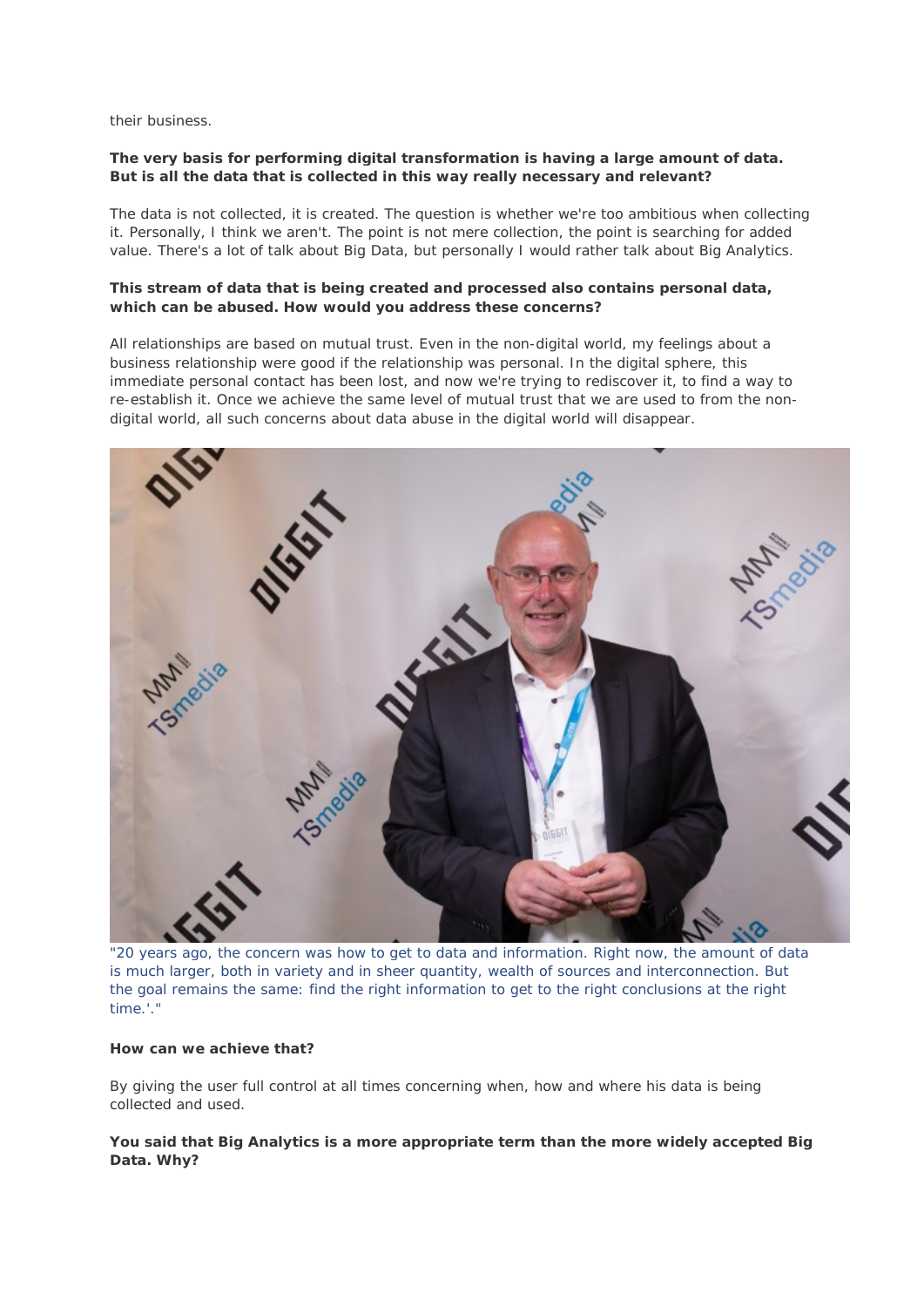20 years ago, the concern was how to get to data and information that would facilitate business decisions and the formulation of plans. Right now, the amount of data is much larger, both in variety and in sheer quantity, wealth of sources and interconnection. But the goal remains the same: find the right information to get to the right conclusions at the right time - the difference being that the amount of data that influence these conclusions is now much bigger and thus poses a bigger challenge. But on the other hand, the potential gain is much bigger, because of the sheer amount of sources and their interconnection, which was unimaginable back in the day.

# **What are the actual advantages that a business or institution can expect to gain from a digital transformation?**

I will be specific: the bank that we are currently working with had a response of approximately 1% to their sales campaigns. After tapping into the wealth of information at their disposal, we know their clients much better, and the response to campaigns has risen to 25%. Even more importantly: from those that responded to the campaign, nearly a sixth of the clients actually decided to buy. Before the digital transformation, the response to their campaigns was smaller than the actual sales are these days.

# **How does digital transformation change businesses and institutions?**

I'll stick to the same example: one of the crucial positive effects of their transformation is that the coordination between the various marketing agencies became much better – blunders such as advertising one product by mail and then promoting another via phone stopped happening. Consequently, the clients had a better experience – they felt like they meant more to the bank than just a number to sell things to.

#### **There's a lot of talk about digital transformation – but what is it, really?**

Digital transformation is an upgrade, it means listening to and understanding your clients, it represents more satisfied customers and an improvement in one's productivity in the long run. In the example of the bank that I mentioned, I can say that digital transformation upgraded their one generic campaign a month to two thousand specific campaigns a year – campaigns that the customers really perceive as fitting for them.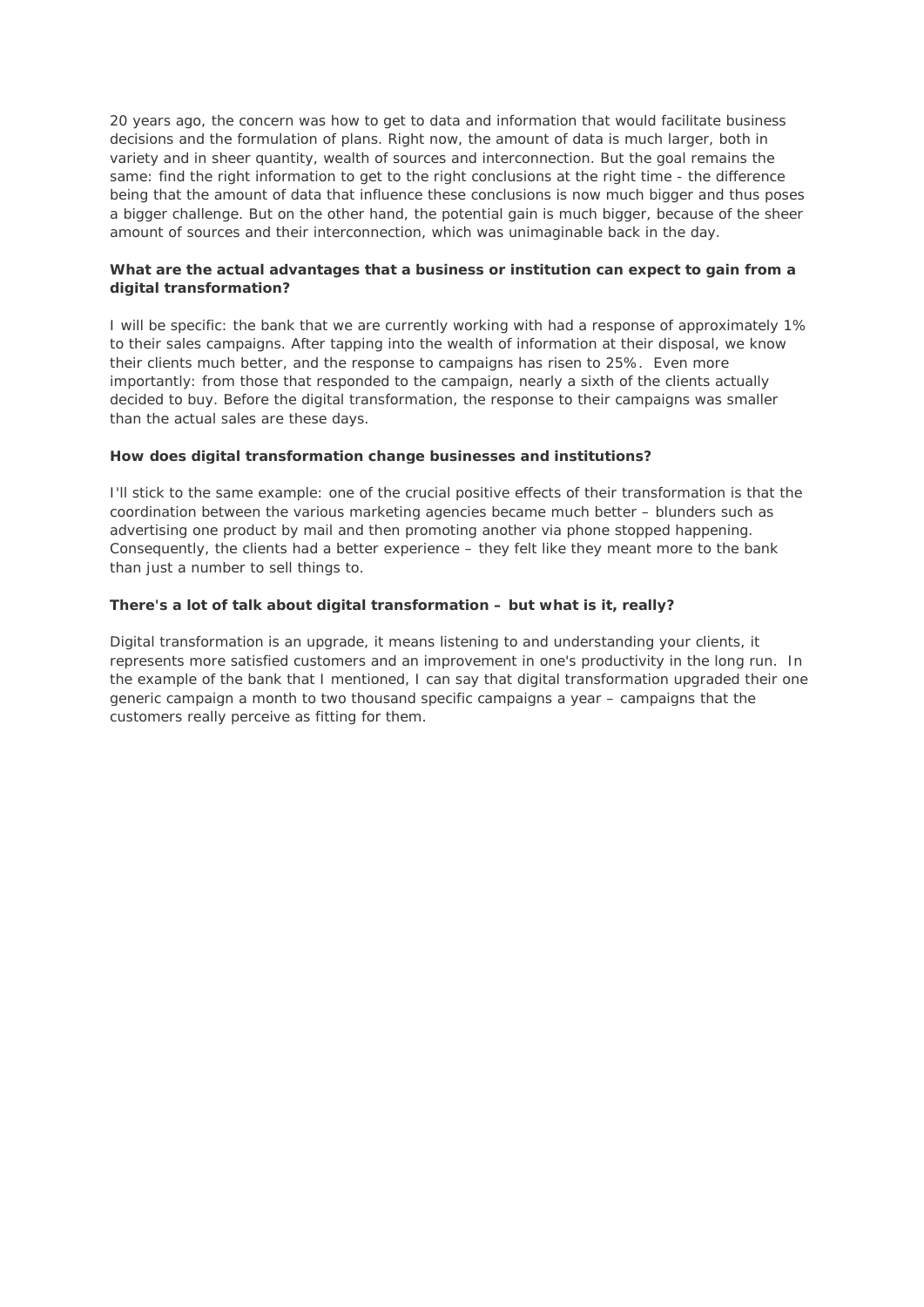

"When we explain to our clients that the changes of digital transformation do not take anything away, but can add much, the process becomes much easier. The successes and failures of others are a language that anyone can understand."

# **What are the biggest obstacles that you have encountered while performing digital transformations for businesses and institutions?**

The first and foremost obstacles are not technological, but psychological. Fear originates from uncertainty. When we explain to our clients that the changes of digital transformation do not take anything away, but can add much, the process becomes much easier. The breaking point occurs when we present hesitant customers with an example of a successful implementation from a sector or business that is close to what they are doing. The successes and failures of others are a language that anyone can understand.

# **Do you find certain parts of a company are more or less susceptible to the digital transformation?**

Wherever the executives are truly interested in improving business, we can find the motivation to pursue internal synergy – for example, when someone from sales sincerely tries to establish a connection with someone from IT. That's when a myriad of possibilities for success truly open up. You might be surprised to hear this, but age does not really define in any way the willingness for change. On the contrary – brave revolutionaries and stuffy conservatives are distributed evenly along the age spectrum.

#### **What about the differences between various sectors?**

The sectors that most readily embrace digital transformation are telecommunications, banking, trade and insurance. They perceive it as a unique opportunity that allows them to maintain the same level of success as in the past. The sectors in which we have encountered the most resistance are manufacturing and, to some degree, civil service. But it might well be that these are just our personal professional experiences and they might not conform to the bigger picture.